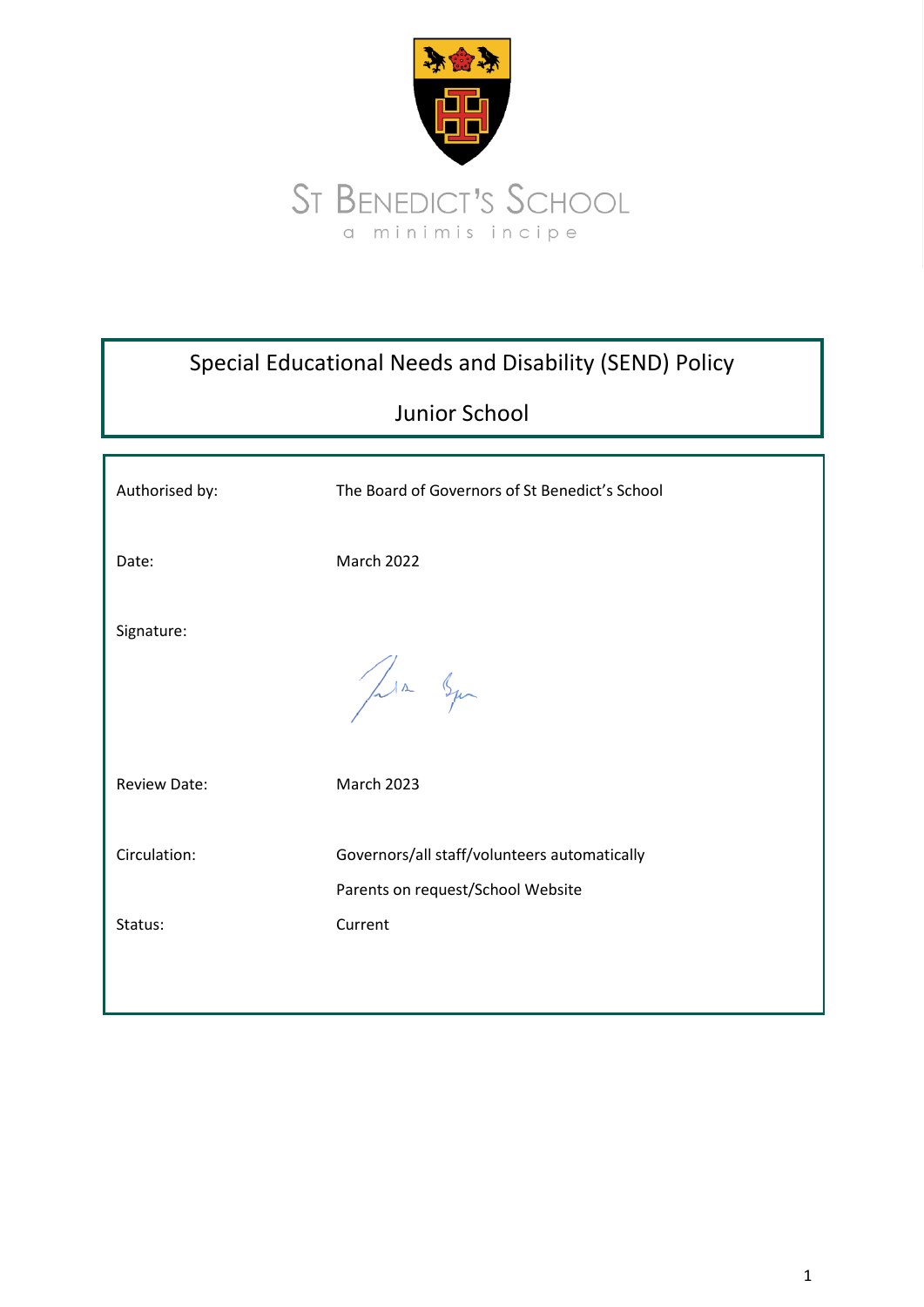# Contents

# **PAGE**

| Terms4                                                                       |
|------------------------------------------------------------------------------|
|                                                                              |
|                                                                              |
|                                                                              |
|                                                                              |
|                                                                              |
|                                                                              |
|                                                                              |
|                                                                              |
|                                                                              |
| Children who require Special Provision due to Emotional and Physical Needs 9 |
|                                                                              |
|                                                                              |
|                                                                              |
|                                                                              |
|                                                                              |
|                                                                              |
|                                                                              |
|                                                                              |
|                                                                              |
|                                                                              |
|                                                                              |
|                                                                              |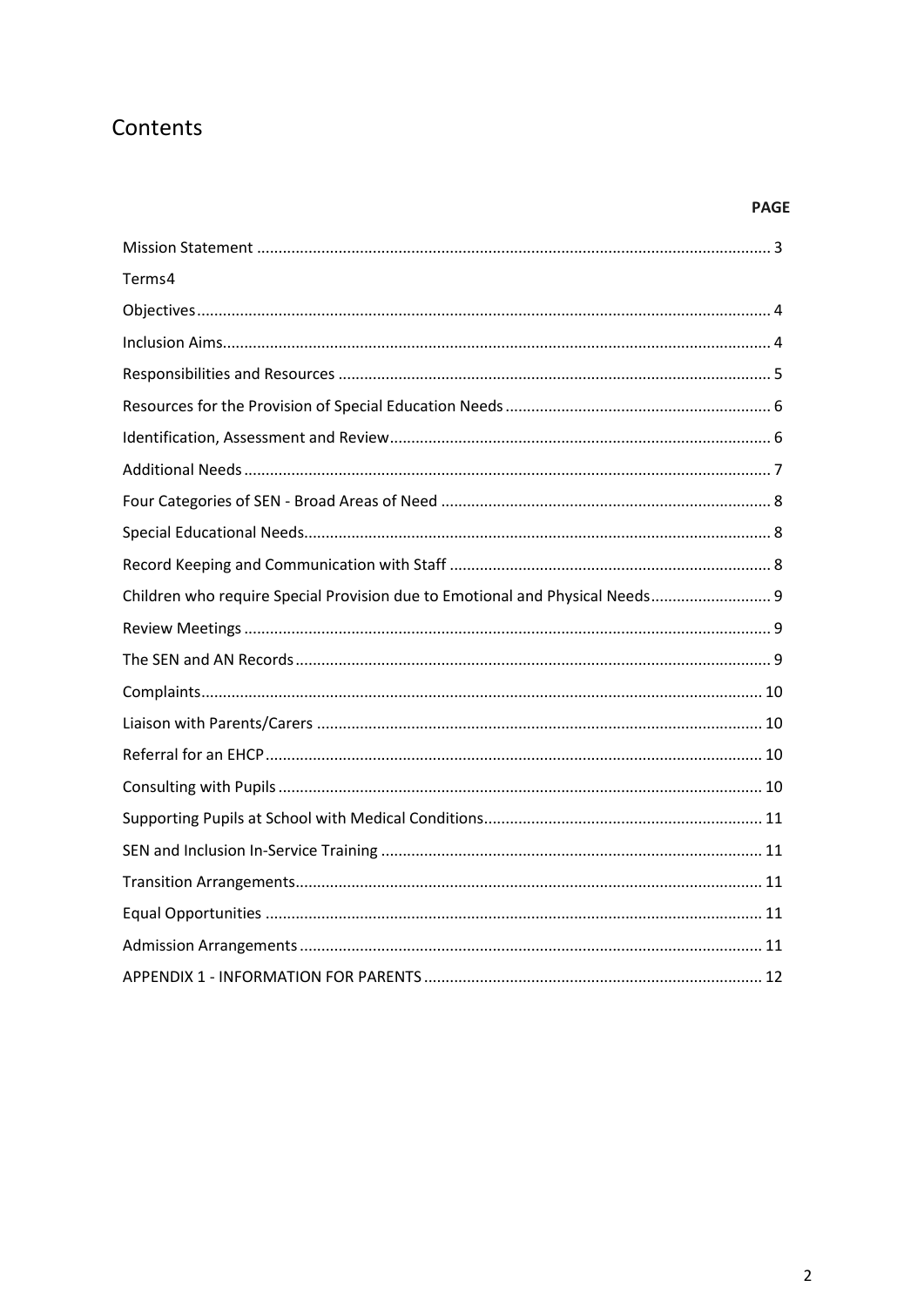#### <span id="page-2-0"></span>**Mission Statement**

The St Benedict's School community is founded on the Christian values expressed in the Gospels: peace, truth, justice and love. These values underpin everything that we do within the School, and bind us together as a Christian community. We view each person as special and unique. We recognise and respond to their gifts, their needs and their aspirations. We care for all individuals, celebrating achievement and providing support when difficulties are experienced.

St Benedict's Junior School's is part of the St Benedict's family of schools. All schools in the group share a similar Catholic and Benedictine/Bernardine ethos.

## **SPECIAL EDUCATIONAL NEEDS AND DISABILITY (SEND) AND ADDITIONAL NEEDS POLICY STATEMENT**

### **Legal Status**

This policy has been formulated with regard to the 2014 SEN Code of Practice: 0 to 25 Years (Revised 2015), the Equality Act 2010 and the Children and Families Act 2014.

Reference has been made to the following documents:

- Statutory Guidance on Supporting Pupils with Medical Conditions-April 2014 (Revised 2015)
- Accessibility Plan
- Teachers' Standards 2012

This policy was created by the School's SENCo with the SEND Governor in liaison with the SMT, all staff and parents of pupils with SEND.

#### **Applies to:**

Whole School including the Early Years Foundation Stage (EYFS)

• All staff (teaching and non-teaching), Governors and volunteers working in the school

#### **Related Documents:**

- The Teaching and Learning Policies
- English as an Additional Language Policy
- Three-year plan for compliance with Schedule 10 of the Equality Act 2010

#### **Guiding Principles:**

- In this School we have high expectations and set suitable targets for all pupils
- In this School a special educational need is defined in accordance with *the 2014 SEND Code of Practice: 0 to 25 (revised 2015)*
- All pupils are entitled to access the full school curriculum and to take part in every aspect of school life, unless there is a specified modification or disapplication outlined in an individual pupil's *Education and Health Care Plan (EHCP).*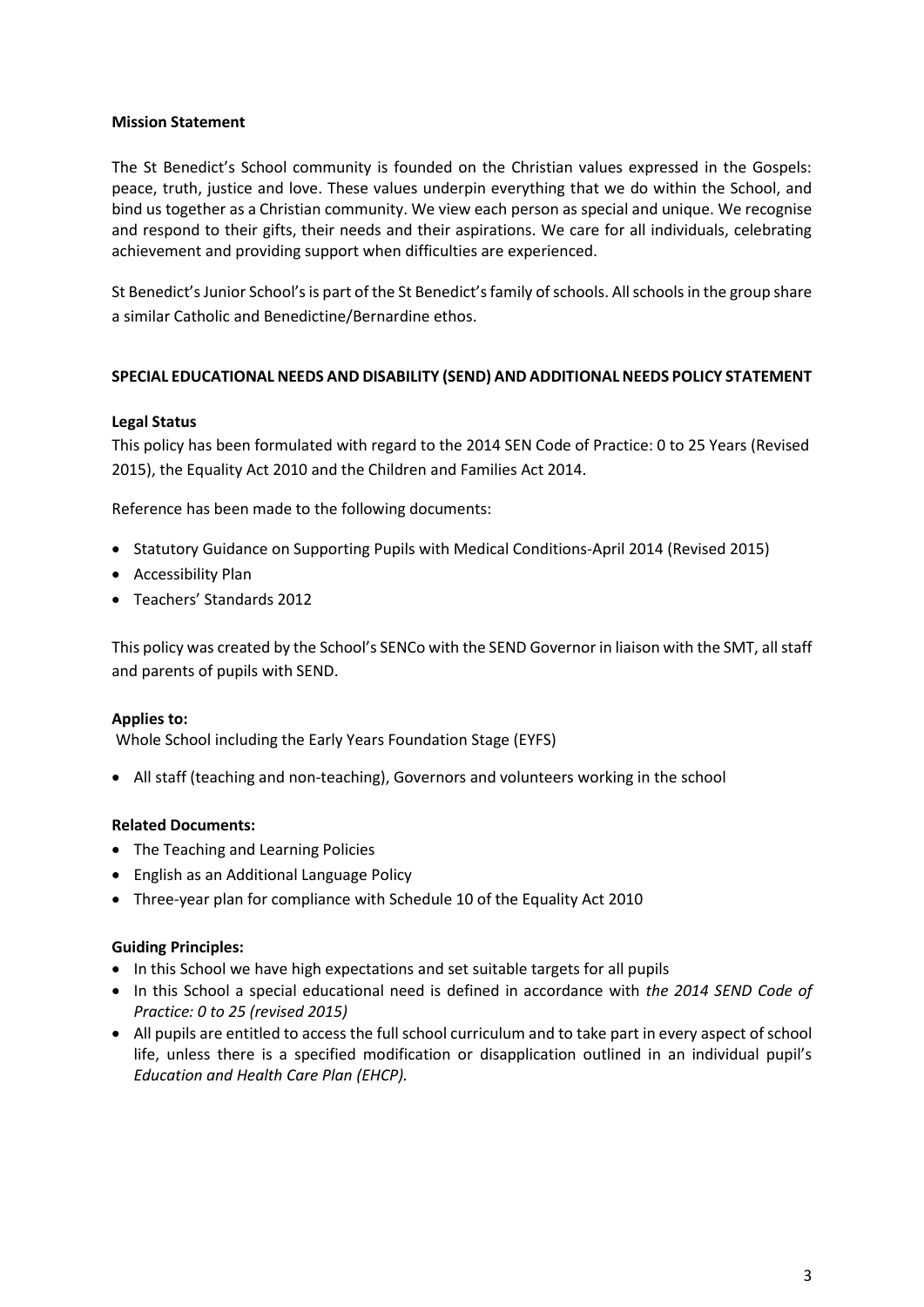## <span id="page-3-0"></span>**Terms**

- *SEN* refers to a *Special Educational Need*. *A person has SEN if they have a learning difficulty or disability which calls for special educational provision to be made for her or him. At compulsory school age this means he or she has a significantly greater difficulty in learning than the majority of others the same age, or, has a disability which prevents or hinders her or him from making use of facilities of a kind generally provided for others of the same age in mainstream schools.* Taken from *2014 SEND Code of Practice: 0 to 25 years- Introduction xiii and xiv*.
- *AN* refers to an *Additional Need*. Not identified as a *Special Educational Need*, but a need none the less that is creating a barrier to learning. This could well be a social need.
- *SEND* is a broader term that refers to an additional or special educational need or a need arising from a disability that requires service additional to that which is normally offered in school.

## <span id="page-3-1"></span>**Objectives**

- To identify, at the earliest possible opportunity, barriers to learning and participation for pupils with *AN* or *SEN*
- To ensure that every pupil experiences success in their learning and achieves to the highest possible standard
- To enable all pupils to participate fully and effectively in lessons
- To value and encourage the contribution of all pupils to the life of the School
- To work in partnership with parents
- To communicate with the Governing Body to enable them to fulfil their monitoring role with regard to the Policy statement for *AN* and *SEN*
- To work closely with external support agencies, where appropriate, to support the need of individual pupils
- To ensure that all staff have access to training and advice to support quality teaching and learning for all pupils
- To ensure the *SEND Code of Practice and Disability Act* and relevant Codes of Practice and guidance are implemented effectively across the School
- For all pupils to take with them throughout their adult lives a sense that they belong to the community of St. Benedict's and that they have "learned a way of living."

## <span id="page-3-2"></span>**Inclusion Aims**

We promote a whole school ethos that values all children and their families through:

- Fostering a climate that supports flexible and creative responses to individual needs
- Recognising inclusion as part of the School's *Equal Opportunities Policy* with clear arrangements for implementation, budget and monitoring
- Ensure all school developments and policies take account of inclusive principles
- Ensuring that appropriate assessment and support arrangements are in place, both within the School and from external agencies, so that children's needs are properly addressed
- Recognising that inclusion is the responsibility of all the School staff, who must be consulted and involved in developments regarding the inclusivity of a child
- Enabling all staff to have access to suitable professional development opportunities, in order to support the development of inclusive practice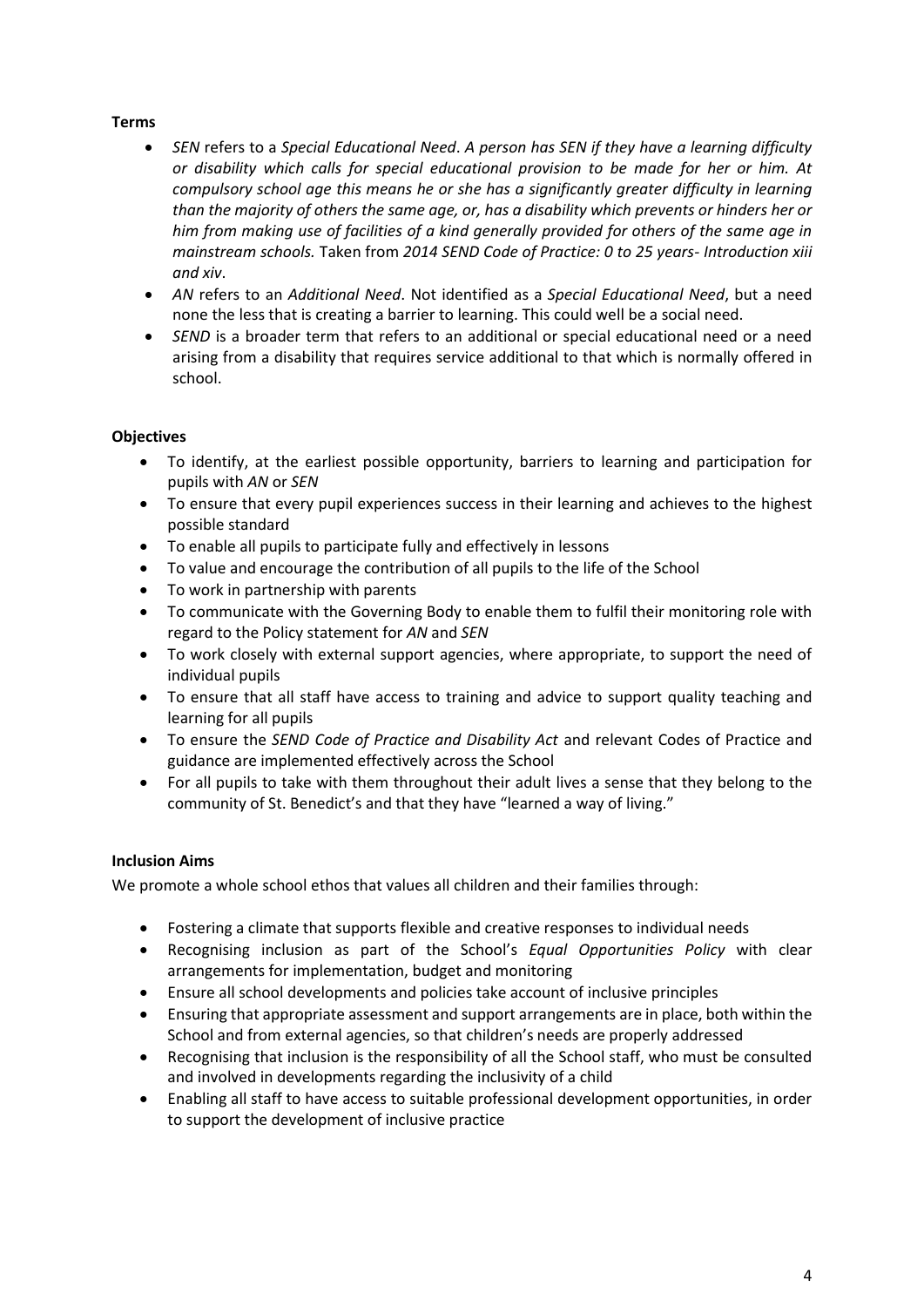## <span id="page-4-0"></span>**Responsibilities and Resources**

The *Head of Learning Support* (SENCo), in collaboration with the Headmaster and Governing Body, takes responsibility for the operation of the *SEND* and *AN* Policy and co-ordination of special needs provision, working closely with staff, parents and carers, and other agencies. The *SENCo* also provides professional guidance to colleagues to secure high quality teaching for pupils with *SEN*. Mrs Maureen McNelis currently holds this post. Working closely with the headmaster and other members of staff, the SENCo's role involves:

- Overseeing the day-to-day operation of the School's SEN policy
- Liaising with and advising colleagues
- Coordinating provision for children with special educational needs
- Overseeing the records of all children with special educational needs and monitoring progress made
- Ensuring that appropriate targets are in place, that relevant background information about children with SEN is collected, recorded and updated
- Liaising with parents and other professionals in respect of children with SEND
- Contributing to the in-service training of staff
- Liaising with external agencies

The *SENCo* and the class teacher will decide on the action needed to help the child to progress in the light of their earlier assessment, they may include:

- Different equipment or learning materials
- Extra adult time to advise the nature of the planned intervention and to monitor effectiveness

The SENCo, Ms Breda Sullivan, can be contacted via the School Office.

#### **The Headmaster**

The Headmaster is responsible for:

- The day-to-day management of all aspects of the School's work, including provision for children who have special educational needs
- Managing and monitoring the implementation of the School's SEND policy and procedures
- Keeping the SET, SLT, SMT and the Governing Body fully informed about SEND issues
- Providing an annual *SEN* and *AN* report. The content of the report is specified at *Section 6.79 of the SEND Code of Practice 2014: 0 to 25 years (Revised 2015)*

#### **The Governing Body**

The Governing Body seeks to ensure that the needs of all pupils are met and that the provision made for pupils with *SEND* is adequate and secure. Governors are involved in developing and monitoring the policy. They are kept up to date and knowledgeable about the provision, deployment of funding, equipment and personnel resources.

The governor with responsibility for SEND is Mrs Sue Vale.

#### **Staff**

All other members of staff have important day-to-day responsibilities related to SEN. St. Benedict's School recognises that *all practitioners are teachers of children with special educational needs.* Teaching such children is therefore a whole school responsibility.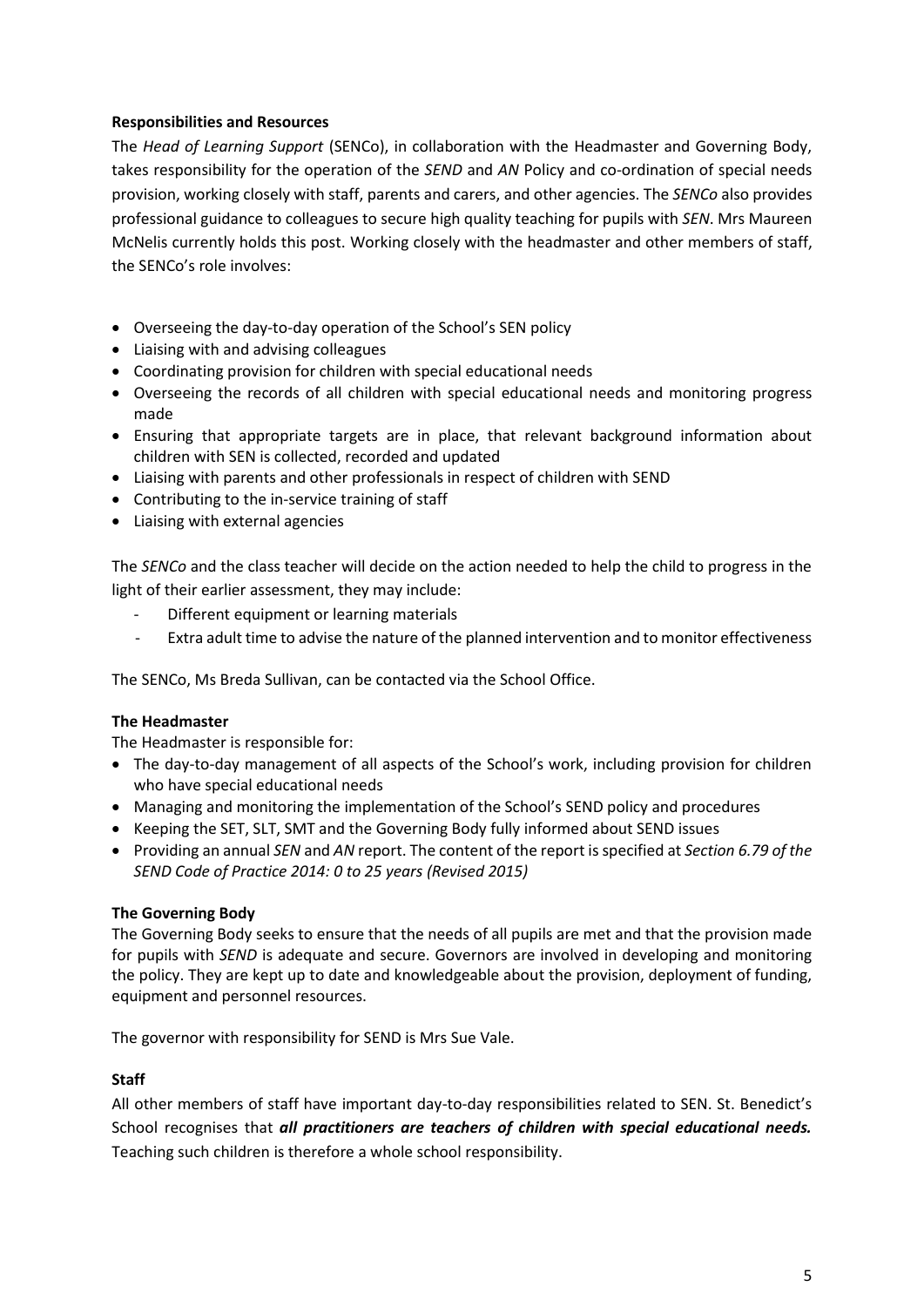## **Support**

Teaching Assistants work under the direction of the Headmaster, the Deputy Head, the SENCo and the class teachers. The Teaching Assistants at St Benedict's School will work with all children but the provision of such staff ensures that they will have designated time to work with children who might require additional support within the classroom.

### **Extra Staffing**

If required, we arrange for suitably qualified external staff to come into School to offer support to individual children whose needs cannot be met by the staffing resources of the School. This additional provision is likely to follow advice from an Educational Psychologist and could include an Occupational Therapist, Play and Behavioural Therapist, Speech Therapist or Teacher. Such staff will go through the normal security clearance procedures (with regard to Safer Recruitment Policy) and are paid for by the parents. A *Learning Support Teacher* employed by St Benedict's offers additional support to children who have a SpLD or have additional needs related to literacy and mathematics. Special arrangements are discussed with the parents in advance and are only made with the Headmaster's agreement.

### **Class Teachers and Specialist Teachers**

Teachers are responsible for:

- informal liaison with parents/carers
- initial identification of difficulties and assessments
- seeking advice from the SENCo
- working with the child
- planning and implementing individualised learning programmes assess, plan, do, and review
- •monitoring and reviewing progress with the parents/carers, SENCo and external support services
- maintaining records and transferring them within the setting/School
- <span id="page-5-0"></span>• participating in SEND policy planning and implementation

#### **Resources for the Provision of Special Education Needs**

The School has a range of resources specifically for SEND children. Class teachers will be guided by the SENCo on additional resources that may be appropriate for use in classroom situations, and they are encouraged to build up some classroom-based resources that can be used by pupils when it is appropriate. All classrooms are equipped with resources to support pupils including pupils with SEND. ICT is also used to offer stimulating reinforcement work for pupils.

#### <span id="page-5-1"></span>**Identification, Assessment and Review**

The School follows the *SEND Code of Practice 2014: 0 to 25 years*' graduated approach with regard to the identification, assessment and review of pupils with special educational needs. The four key actions are:

#### Assess:

The class teacher and SENCo should clearly analyse a pupil's needs before identifying a child as needing SEN support

Plan:

Parents must be notified if it is decided that a pupil is to be provided with *SEN* support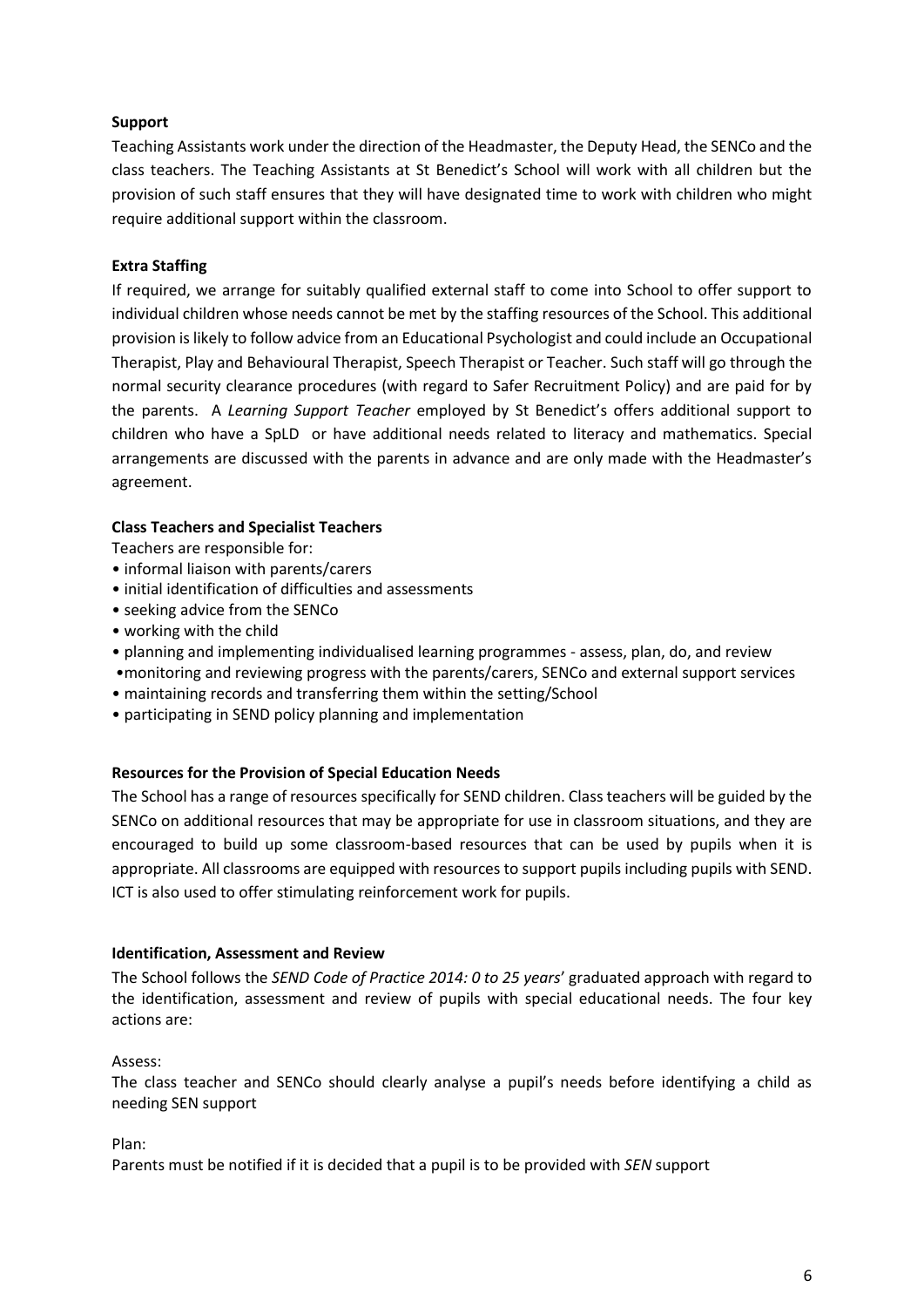## Do:

The class or subject teacher should remain responsible for working with the child on a daily basis. Where the interventions involve group or 1:1 teaching away from the main teacher, he/she retains responsibility for that pupil's learning

#### Review:

The effectiveness of the support should be reviewed in line with the agreed date.

- Pupils receive a differentiated curriculum and those who fail to make the expected progress are initially identified by class teachers or by the SENCo. The School has a system whereby any member of staff can raise concerns/issues with the class teacher, SENCo or Headmaster about a child with SEN or other barrier to learning.
- We involve parents/carers and the young person in question as soon as we feel a pupil may have a barrier to learning.
- We are committed to the early identification and intervention of children who may have SEND. Termly monitoring of the progress of pupils is an ongoing process which enables early identification of any children who may require additional or different provision to be made. More detailed observations are made in a variety of contexts as well as careful monitoring of the curriculum. We obtain information from parents and any other records from the child's previous school as required. The School's assessment procedures (see *Assessment Policy*) provide information that is used to identify pupils with SEND. In school we use a range of assessment data (e.g. relevant family/medical history, Foundation Stage Profiles, NFER Baseline, Teacher assessments and other formal tests. We also use a range of diagnostic tests as appropriate. Pupils who fail to make expected progress on the basis of accumulated evidence are placed on *a SEND l Additional Needs Register*. Parents are consulted before this decision is made.

## <span id="page-6-0"></span>**Additional Needs**

- At this stage an informal *Additional Needs Plan* is drawn up in consultation with the parents/carers where possible, and the pupil. This is recorded on a *Provision Map*.
- Occasional advice may be sought from external agencies to inform effective intervention.
- We then closely monitor the progress made towards short-term outcomes, agreed with pupils and parents/carers. These targets/outcomes are reviewed regularly.
- If a pupil fails to make the expected progress advice may be sought from outside agencies, which may include social as well as, educational services. At this stage a specific special educational need may be identified.

Adequate progress can be defined in a number of ways. It may be progress that:

- closes the attainment gap between the child and its peers
- prevents the attainment gap growing wider
- is similar to that of peers starting from the same attainment baseline but less than that of the majority of peers
- matches or betters the child's previous rate of progress
- ensures access to the full curriculum
- demonstrates an improvement in self-help, social or personal skills
- demonstrates improvements in the child's behaviour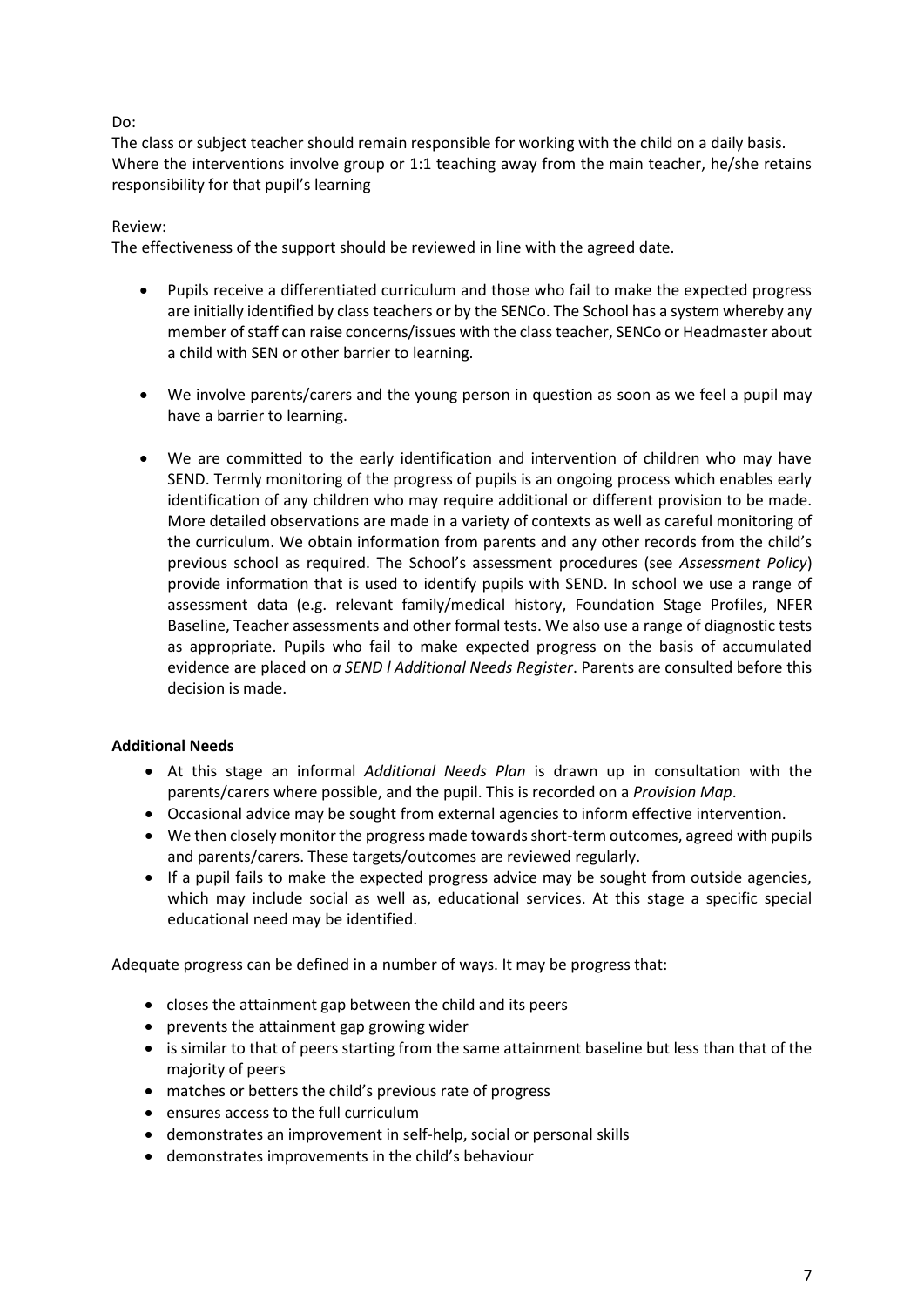## <span id="page-7-0"></span>**Four Categories of SEN - Broad Areas of Need**

- 1. **Communication and Interaction**, including:
	- SLCN (Speech, Language and Communication Needs)
	- ASD
- 2. **Cognition and Learning**: when children learn at a slower pace than their peers, even with appropriate differentiation. They include:
	- MLD (Moderate Learning Difficulties)
	- SLD (Severe Learning Difficulties) where pupils are likely to need support in all areas of the curriculum and associated difficulties with mobility and communication.
	- PMLD (Profound and Multiple Learning Difficulties) where children are likely to have severe and complex learning difficulties as well as a physical disability or sensory impairment.
	- SpLD (Specific Learning Difficulties) affecting one or more specific aspects of learning. This encompasses a range of conditions such as dyslexia, dyscalculia and dyspraxia.
- 3. **Social, Emotional and Mental Health Difficulties**. They include:
	- Wide range of difficulties that manifest themselves in many ways (e.g. becoming isolated, withdrawn, displaying challenging, disruptive behaviour). They may reflect underlying mental health conditions such as anxiety, depression, self -harming, substance misuse, eating disorders or other physical symptoms that are unexplained.
	- ADD (Attention Deficit)
	- ADHD (Attention Deficit Hyperactive Disorder)
	- Attachment Disorder.
- 4. **Sensory and/or Physical Needs**, including:
	- Vision Impairment
	- Hearing Impairment
	- Multi-sensory Impairment
	- Physical Disability

#### <span id="page-7-1"></span>**Special Educational Needs**

If a child is formally identified as having SEN or SEND by an external agency, with the agreement of the parents/carers, they are placed on the SEND Record. If they are either not making expected progress or achieving at a considerably lower level than is within the national expectations for their age, a decision may be made to request formal assessment for an *EHC Plan*. An application can only be made following the full cycles of Assess, Plan, Do, Review covering at least two terms.

#### <span id="page-7-2"></span>**Record Keeping and Communication with Staff**

- The *SEND Register* will be stored on the *S Drive: Staff Shared*.
- A list of children taught by Ms Breda Sullivan and her Learning Support team will be available from the SENCo's support records.
- The School will keep confidential files on all children on the SEND Register. Copies of documentation will also be put in the main school files. Pupil Passports and Provision Maps are stored on the S Drive: Staff Shared and are updated termly.
- The SENCo will maintain records of all screening and assessment conducted. This information is available in discussion between the SENCo and Class teachers.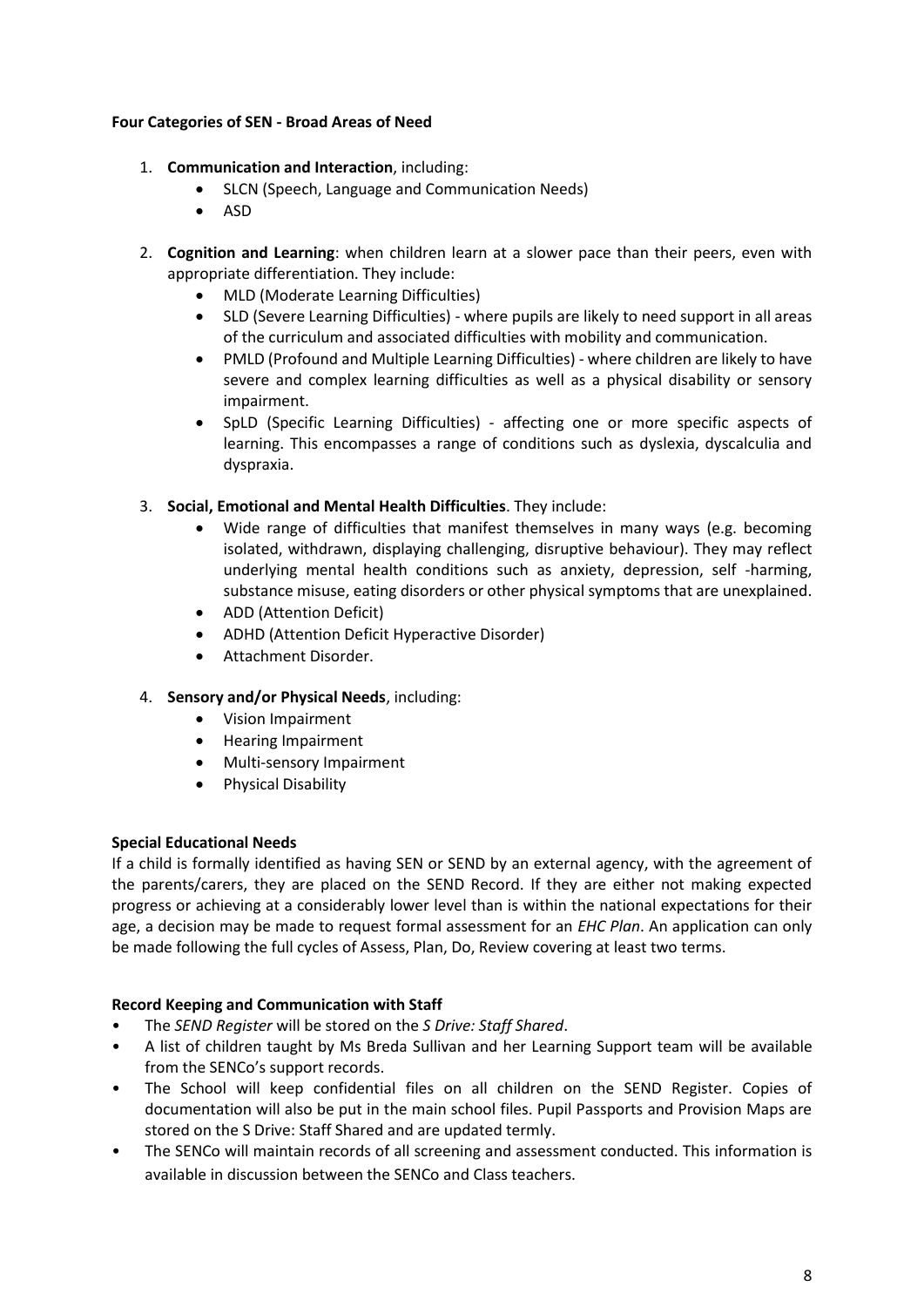- Individual meetings with parents are recorded, shared with parents and professionals and stored in the *T:Drive* and on *MyConcern,* as per the School's record keeping procedures.
- Learning Support staff are available during Parents' Evenings and meeting notes updated in *MyConcern*.
- If an Educational Psychologist report is received, or a report from another outside agency is received, the SENCo will summarise the main findings of the report and make recommendations to the teaching and support staff as to how to best provide for the child within their lessons. This includes guidance as to how the teachers are to make reasonable adjustments for the pupil, taking into account the pupil's strengths and weaknesses.

### <span id="page-8-0"></span>**Children who require Special Provision due to Emotional and Physical Needs**

• St Benedict's School closely monitors the well-being of all pupils in the School. An up-to-date Register of all children who might need special provision due to an allergy or a medical or physical difficulty is kept. It is updated termly by a member of administration staff and is checked by the *School Welfare Officer*. It is not felt necessary to include all these children on the School's SEND Register but their additional needs are recognised and monitored. These children, however, will be included on the School's *SEND Register* if the medical or physical condition of the child is affecting or impacting upon the learning of that child.

### <span id="page-8-1"></span>**Review Meetings**

- Review meetings are held for all pupils on the SEND Register as required. Parents/carers are invited to attend as well as the class teacher. Representatives from external support agencies may also be involved, if appropriate. Pupils may also attend the Review Meeting if it will be of benefit to them.
- For a pupil with an *EHC Plan*, reviews may be more frequent depending on need. An annual review will also be held to review progress towards objectives/outcomes outlined in the *Statement/EHC*. If an *EHC Plan* is issued there will be an additional review no later than six weeks after the issue date.

## <span id="page-8-2"></span>**The SEN and AN Records**

- The *SEN* and *AN* Records are updated termly to take into account summative assessment results. Class teachers who wish to nominate additional pupils to be place on the AN record will provide the following evidence to the SENCo:
- Record of Concern
- Results from any curriculum tests
- Evidence of strategies already in place
- Level of attainment
- A piece of unaided work from the curriculum area deemed to be problematic
- Other relevant information e.g. medical or family information
- Overall Teacher assessment that shows the pupil is working at a level that is below the national expectations for their age or is progressing at a slower pace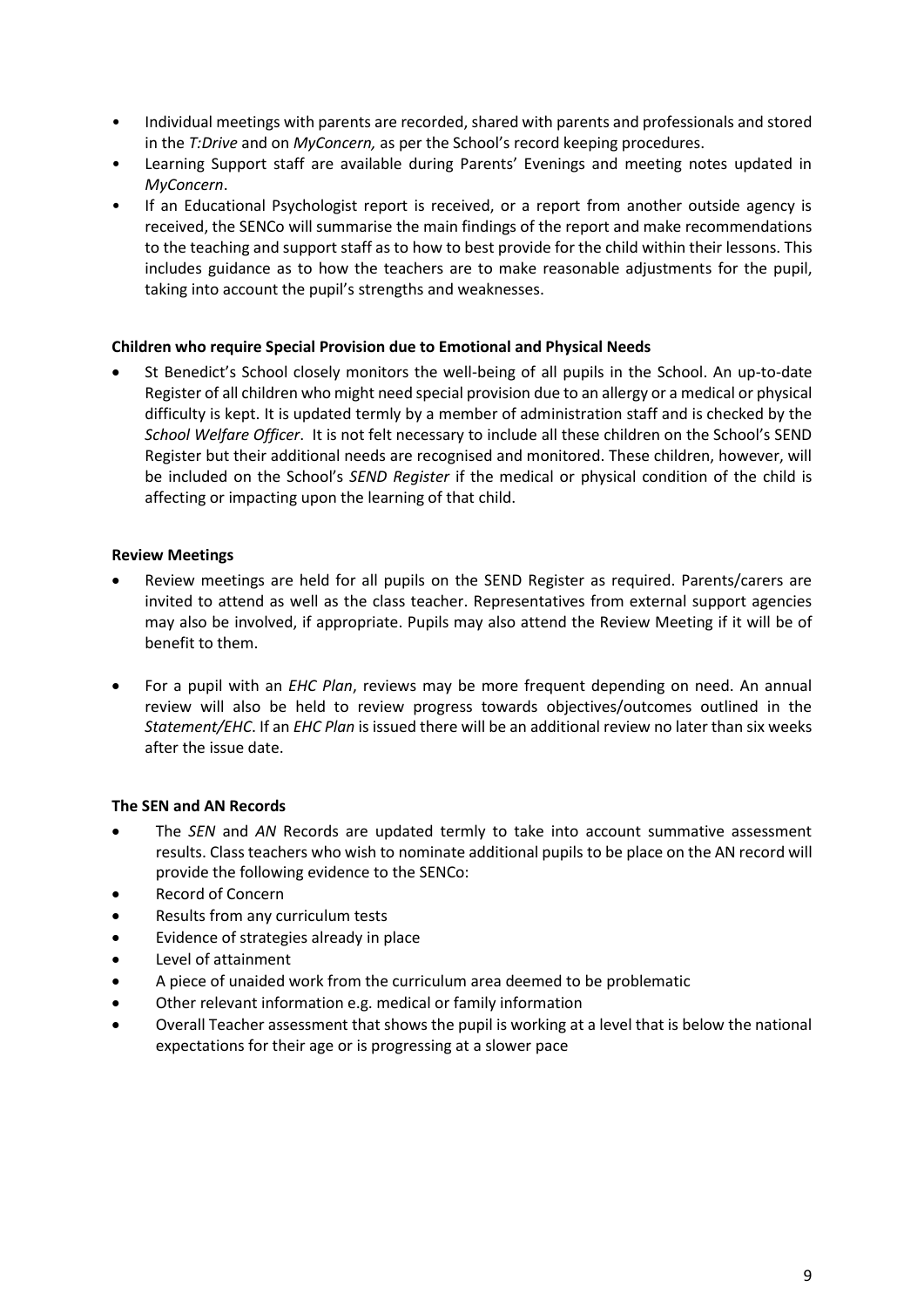# <span id="page-9-0"></span>**Complaints**

The School works, wherever possible, in partnership with parents to ensure a collaborative approach to meeting pupils' needs.

All complaints are taken seriously and are heard through the School's *Concerns and Complaints Policy* and procedure.

## <span id="page-9-1"></span>**Liaison with Parents/Carers**

- The School works in partnership with parents of pupils in accordance with guidance in the *2014 SEND Code of practice: 0 to 25 years.*
- If the class teacher has an initial concern about a pupil's progress, parents will be invited to discuss this with the teacher at the earliest opportunity and will be told the strategies in place to help their child.
- If a decision is being considered to include a pupil on the *SEND Register,* this will be discussed with parents in advance. Parents will be fully informed of any additional programme in place for their child.
- Parents'/carers' views will be sought when a pupil's individual plan is drawn up and suggestions as to how the pupil can be supported at home will be given.
- Parents will be invited to the review meetings and their comments will be taken into consideration when deciding upon future action.

# <span id="page-9-2"></span>**Referral for an EHCP**

If a child has lifelong or significant difficulties, they may undergo a *Statutory Assessment Process* which is usually requested by the parent but can be requested by the School. This will occur where the complexity of need or a lack of clarity around the needs of the child are such that a multi-agency approach to assessing that need, to planning provision and identifying resources, is required.

The application for an *EHCP* will combine information from a variety of sources including:

- Parents/carers
- Teachers
- SENCo
- Social Care, if required
- Health Professionals (e.g. Occupational Therapists; and Speech and Language Therapists)
- Educational Psychologists

Information will be gathered relating to the current provision on offer, action points that have been taken, and the preliminary outcomes of targets set. A decision will be made by representatives from *Education, Health and Social Care* about whether the child is eligible for an *EHC Plan*. Parents/carers have the right to appeal against a decision not to initiate a statutory assessment leading to an *EHC Plan*.

## <span id="page-9-3"></span>**Consulting with Pupils**

• Children's views will be sought and taken into account during the review process and at other key times throughout the year (e.g. when target setting, when completing the SEND pupil questionnaire).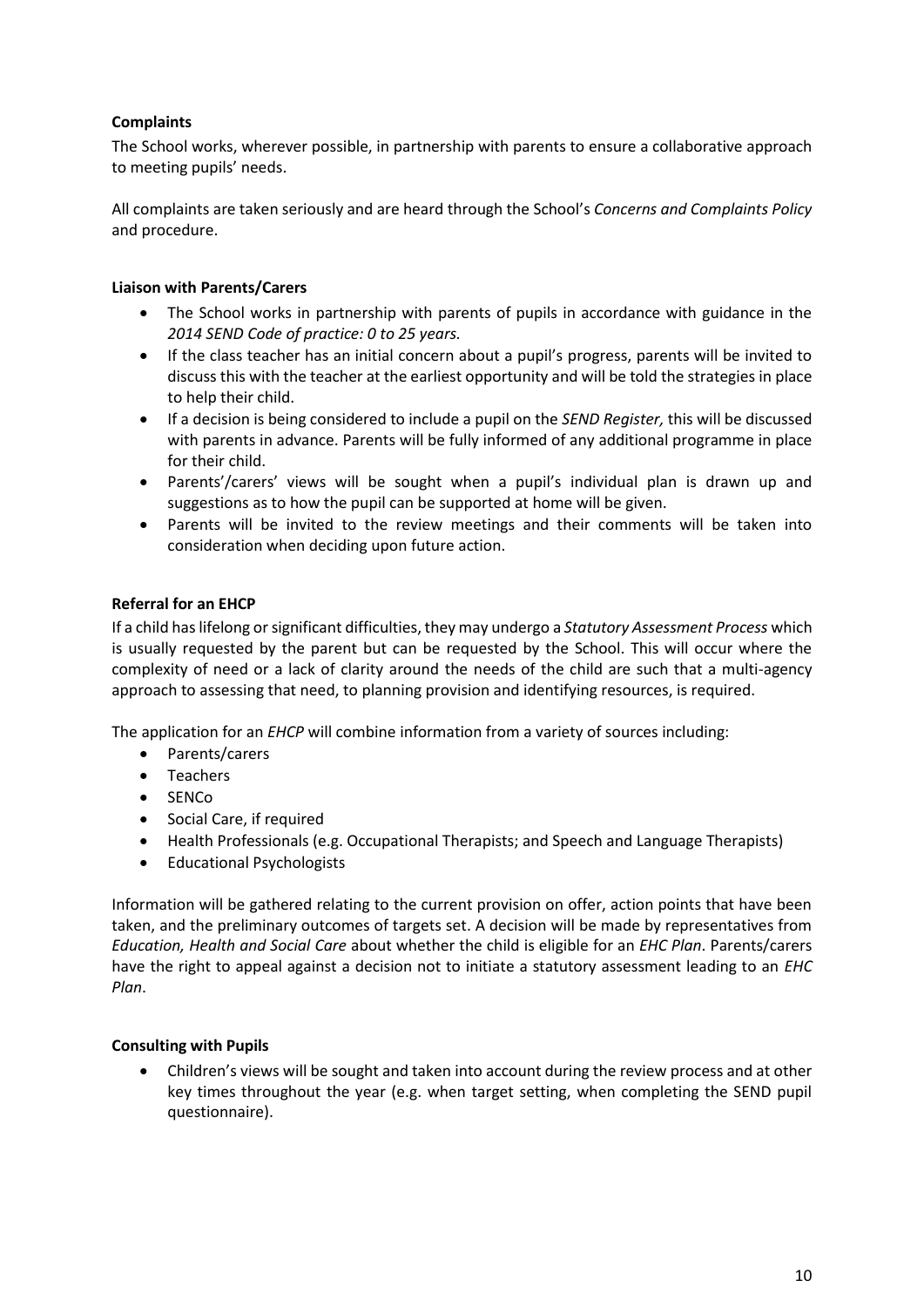## <span id="page-10-0"></span>**Supporting Pupils at School with Medical Conditions**

At St Benedict's School we recognise that our pupils with medical conditions should be properly supported so that they have full access to education, including school trips and physical education. Some children with medical conditions may be disabled and where this is the case, the School will comply with its duties under the *Equality Act 2010*.

Some may also have *Special Educational Needs (SEN)* or an *EHC Plan* which brings together health and social care needs, as well as their special educational provision. *The SEND Code of Practice (2014)* is then followed.

### <span id="page-10-1"></span>**SEN and Inclusion In-Service Training**

- The SENCo attends regular training to update and revise developments in the area of SEND and Inclusion.
- In-Service training and individual professional development is arranged to match the needs of individual pupil targets and the specific training needs of staff.
- In-house additional needs and inclusion training is provided by the SENCo via staff meetings.
- All staff have access to professional development opportunities and are able to apply for additional needs or inclusion training where a need is identified either at an individual pupil or whole class level.
- Support staff are encouraged to extend their own professional development and the Head of Learning Support will ensure tailor-made training is provided where appropriate.

### <span id="page-10-2"></span>**Transition Arrangements**

- All relevant information is transferred to the Secondary School at the end of Form 2 (Year 6). Secondary school representatives sometimes visit the children in school in the Trinity Term. If necessary, the SENCo will liaise directly with the SENCo of the new School to ensure smooth transition. Additional transition arrangements may be made if it is deemed necessary.
- The class teacher is responsible for passing all information on during internal transfers. The SENCo will monitor transitions across school and will advise accordingly.

## <span id="page-10-3"></span>**Equal Opportunities**

- St Benedict's School is committed to providing equal opportunities for all, regardless of race, faith, gender or capability in all aspects of school. We promote self and mutual respect and a caring and non-judgemental attitude throughout school.
- The School is committed to the integration of pupils with a wide range of needs, and their involvement in the whole life of the School. We believe in equal opportunities and try to meet the physical, emotional and intellectual needs of all our children. This policy should therefore be read alongside our policy for equal opportunities. A copy of this policy can be found on our school website.

#### <span id="page-10-4"></span>**Admission Arrangements**

Pupils with special needs are admitted to our school according to the same criteria as other pupils, provided that admission is compatible with:

- the provision of efficient education for the children with whom he/she will be educated.
- the efficient use of resources.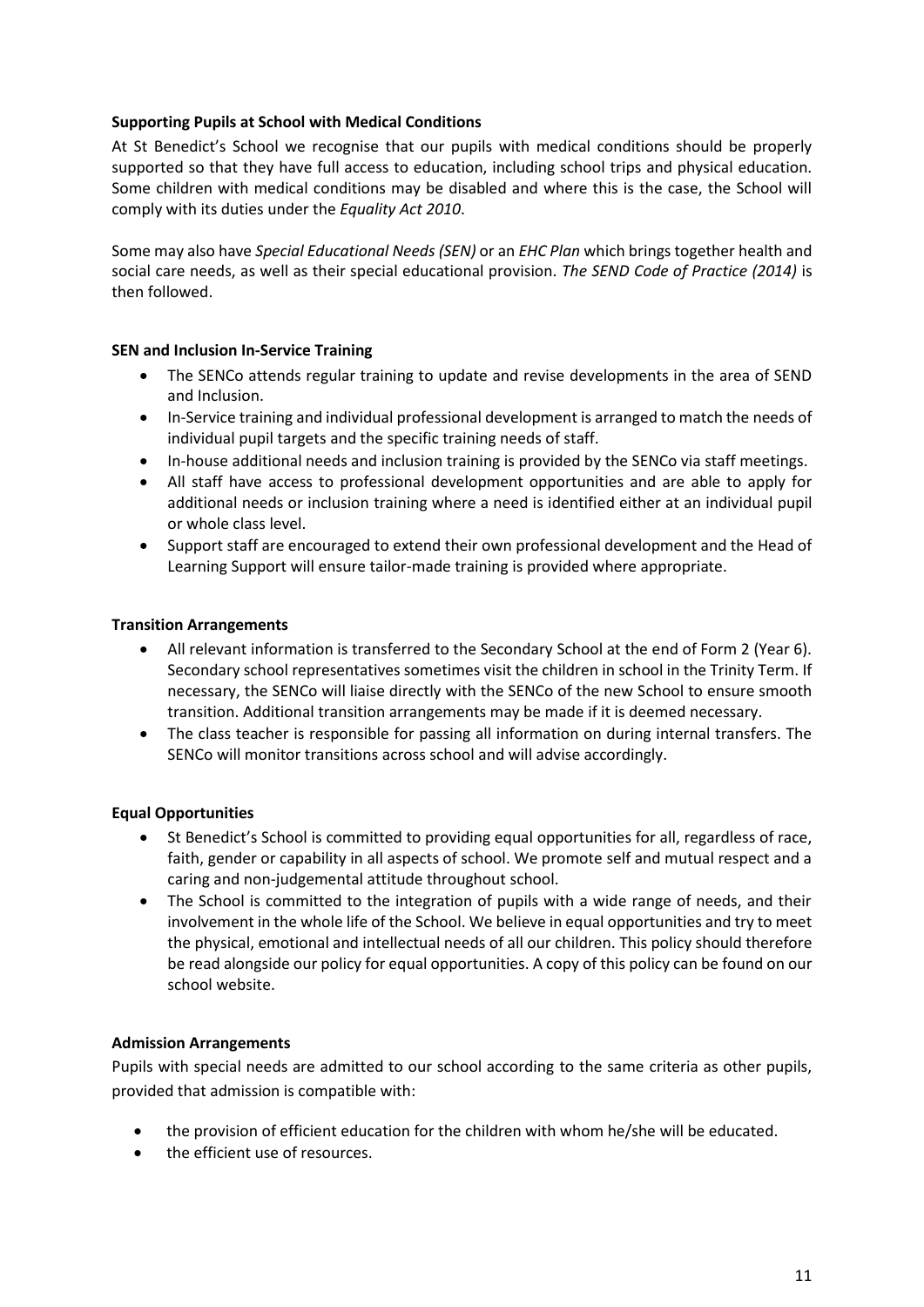There is no discrimination on the grounds of race, gender, creed, religion or belief, culture, sexual orientation, specific educational need or disability. A child will only be refused entry if there are no spaces in the appropriate year group or if the assessment prior to entry indicates that St Benedict's School cannot make the appropriate provision for a particular child, although the School recognise that it must be prepared to make reasonable adjustment to accommodate the needs of any prospective pupil under the *Disability Discrimination Act (DDA)*.

## <span id="page-11-0"></span>**APPENDIX 1 - INFORMATION FOR PARENTS**

**Responsibility**: Parents and teachers have responsibility for taking decisions about the management of a child's learning difficulties.

**External Teaching**: Parents may opt for extra teaching outside the School provided that the teaching is at times which fit in with the remainder of the curriculum, timetable and community life of the School.

**Information**: Because dyslexia and some other learning difficulties are often inherited, we need to know at the outset if you (either parent) or your children or close relations have been affected by a learning difficulty at any time. Confidential information of this kind will only be communicated on a "need to know" basis. You must also provide us with a copy of any report or recommendations which have been made in relation to special educational needs at your child's previous school or elsewhere.

**Concerns**: We need to know immediately if your child's progress or behaviour causes you concern so that we can devise and agree a strategy with you and carry it out.

**Examinations**: Children who have been diagnosed as having a learning difficulty may be eligible to apply for extra time to complete internal examinations and public examinations. You are asked to liaise with the SENCo in good time with respect to this.

#### **Alternative Arrangements**

**Withdrawal**: We reserve the right, following consultation with you, having taken all reasonable steps and having made all reasonable adjustments, to ask or require you to withdraw your child from the School if, in our opinion:

- your child is in need of a formal assessment, remedial teaching, learning support or medication to which you do not consent; and/or
- you have withheld information from the School which, had the information been provided, would have made a significant difference to the School's management of your child's learning difficulties; and/or
- your child's learning difficulties require a level of support or medication which, in the professional judgment of the Headmaster, the School is unable to provide, manage or arrange;
- your child has special educational needs that make it unlikely he/she will be able to benefit sufficiently from the mainstream education and facilities which we provide.

**Alternative Placement**: In any of these circumstances we will do what is reasonable to help you to find an alternative placement which will provide your child with the necessary level of teaching and support.